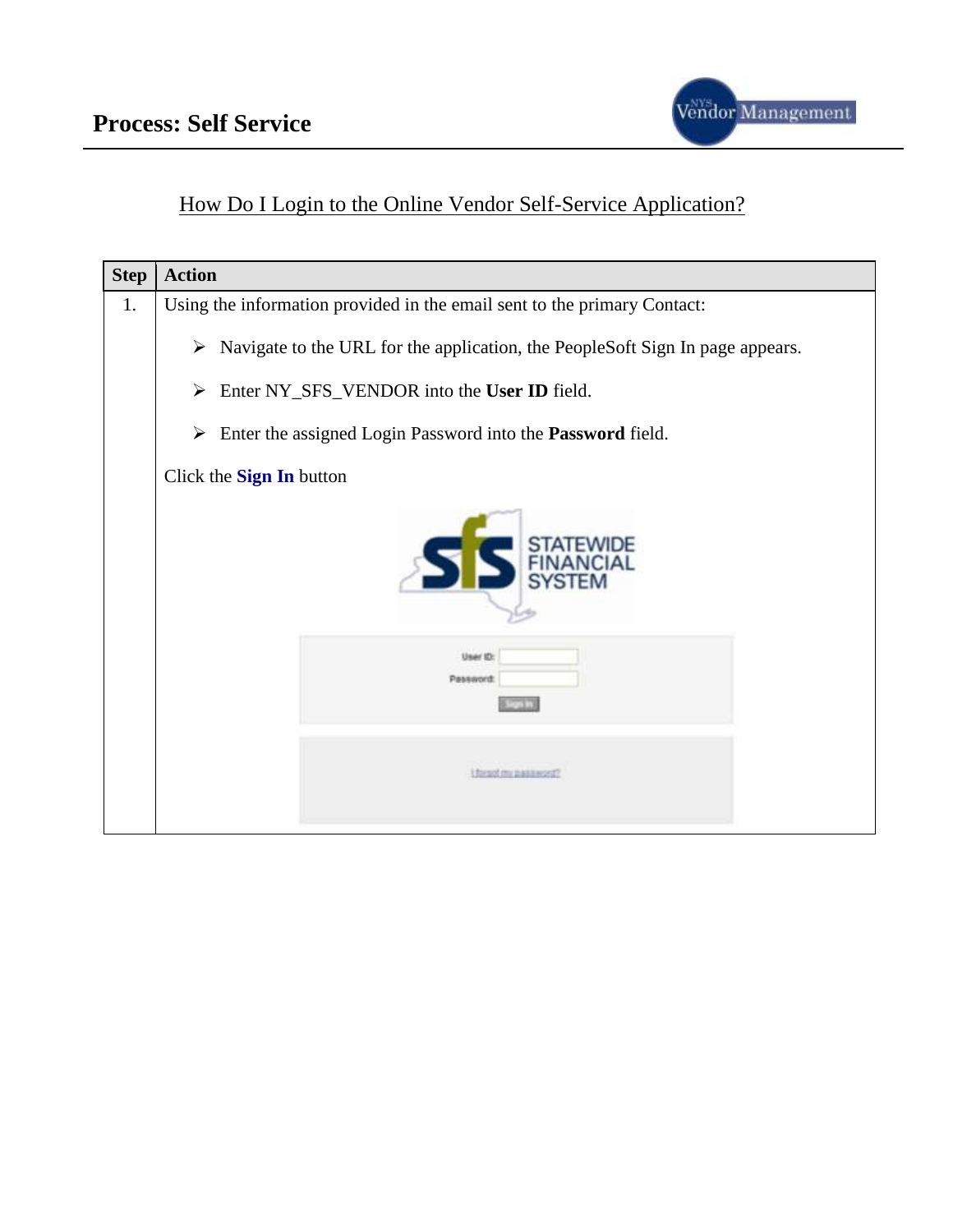

| <b>Step</b> | <b>Action</b>                                                                                                                                                   |
|-------------|-----------------------------------------------------------------------------------------------------------------------------------------------------------------|
| 2.          | If the message below stating the "User ID and/or Password are invalid," check to ensure all<br>Caps are used and the Num lock is turned on before trying again. |
|             | STATEWIDE                                                                                                                                                       |
|             | User ID:<br>Password:<br>Sign In                                                                                                                                |
|             | I forgot my password?<br>Your User ID and/or Password are invalid.                                                                                              |
| 3.          | Click the Register as a Supplier link.                                                                                                                          |
|             | Login<br>⊠                                                                                                                                                      |
|             | 綌<br>Register as a Supplier<br>Click here to register as a supplier user and<br>to be able to see purchasing details                                            |
|             |                                                                                                                                                                 |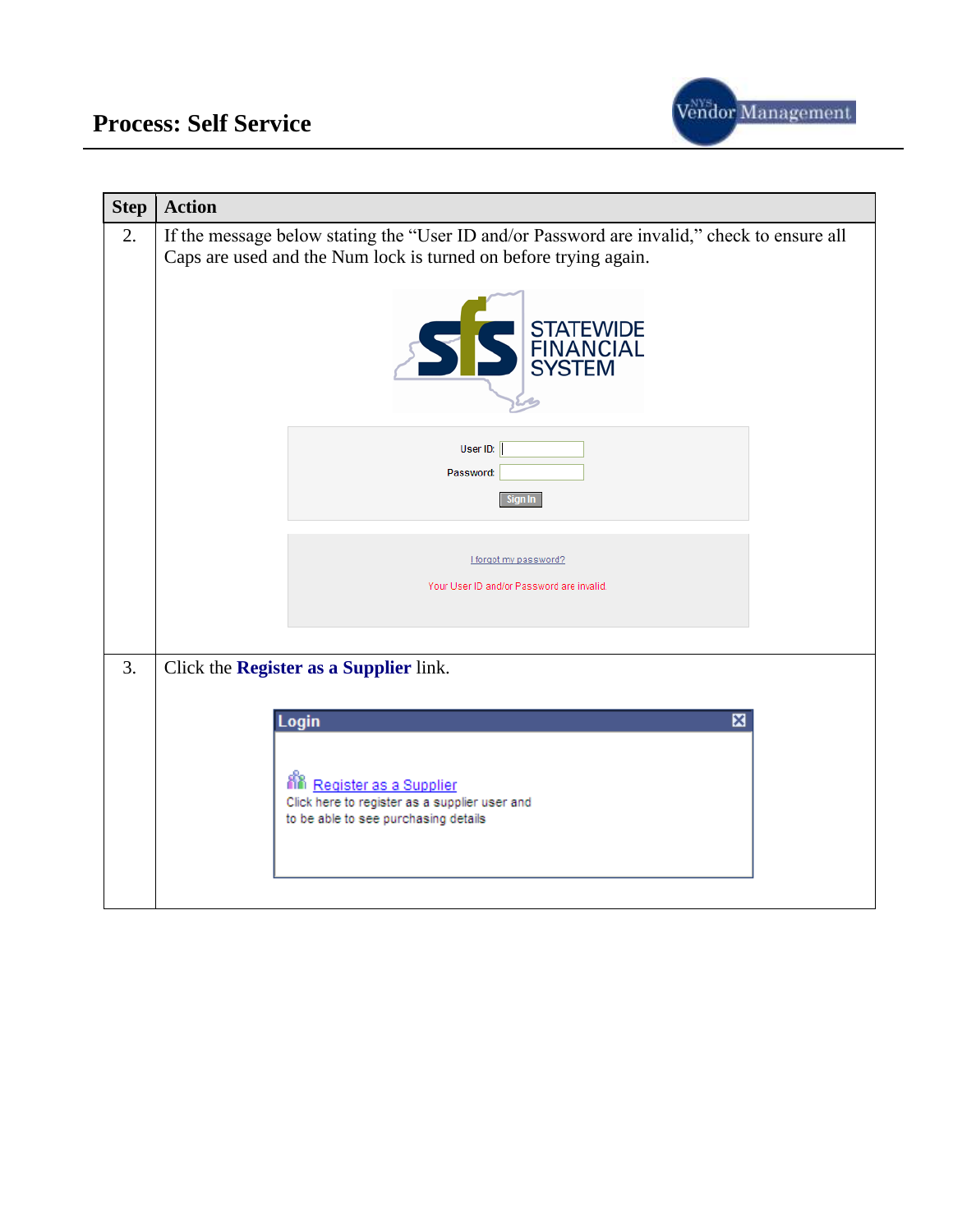

| <b>Step</b> | <b>Action</b>                                                                                                                                                                                                                               |
|-------------|---------------------------------------------------------------------------------------------------------------------------------------------------------------------------------------------------------------------------------------------|
| 4.          | The system navigates the user to the <b>Supplier Registration</b> page.                                                                                                                                                                     |
|             | Enter the registration code (Code) and NYS Vendor ID(s) (Vendor ID).                                                                                                                                                                        |
|             | $\triangleright$ Click the Generate PIN button to create a unique PIN number. This PIN number will<br>be emailed to the primary contact associated with the vendor number entered.                                                          |
|             | <b>Users with multiple Vendor ID's Note:</b> If the same person is the designated Primary<br>Contact for multiple Vendor ID's, click the $\blacksquare$ to create additional Vendor ID rows. A PIN<br>must be generated for each Vendor ID. |
|             | <b>Supplier Registration</b>                                                                                                                                                                                                                |
|             | To begin supplier registration, fill in the registration code on the first line and the vendor number included in your welcome email on the last line.                                                                                      |
|             | Click on the "Generate PIN" button to create a unique number that will be emailed to the primary contact for the vendor number entered.                                                                                                     |
|             | Upon receipt of the PIN, complete the remainder of the page to create your personal user account:                                                                                                                                           |
|             | User ID - Must be unique within the system. You may have to modify your User ID if assigned to another user.                                                                                                                                |
|             | Description - Optional field. It is suggested that you enter the vendor name or Vendor ID in this field.                                                                                                                                    |
|             | Email ID - The User's email address                                                                                                                                                                                                         |
|             | Password - Must be 8 characters long and use at least one number and one special character. (e.g. Summer1#)                                                                                                                                 |
|             | Confirm - Retype Password                                                                                                                                                                                                                   |
|             | Language - Default to English                                                                                                                                                                                                               |
|             | Currency - Enter of select USD. New York will only make payment using US dollars.                                                                                                                                                           |
|             | Click on the link for "Terms of Agreement" and read the terms.                                                                                                                                                                              |
|             | Click on the check box indicating the "Terms of Agreement" have been read.                                                                                                                                                                  |
|             | A "Create" button will appear. Click on this button to create the user profile.                                                                                                                                                             |
|             | Code:                                                                                                                                                                                                                                       |
|             | *User ID:<br>Description:                                                                                                                                                                                                                   |
|             | Email ID:                                                                                                                                                                                                                                   |
|             | Password:                                                                                                                                                                                                                                   |
|             | Confirm:<br>Vendor Forms and Assistance (Click here to access the vendor forms)                                                                                                                                                             |
|             | Y<br>English<br>$\alpha$<br>Language:<br>Currency:                                                                                                                                                                                          |
|             | First $\boxplus$ 1 of 1 $\boxplus$ Last<br>Customize   Find   TH<br><b>PIN</b><br><b>Generate PIN</b><br><b>Vendor ID</b><br>Number<br>Generate PIN<br>$\boxplus$ $\boxminus$                                                               |
|             | Terms of Agreement (Click here to read and accept the Terms of Agreement)                                                                                                                                                                   |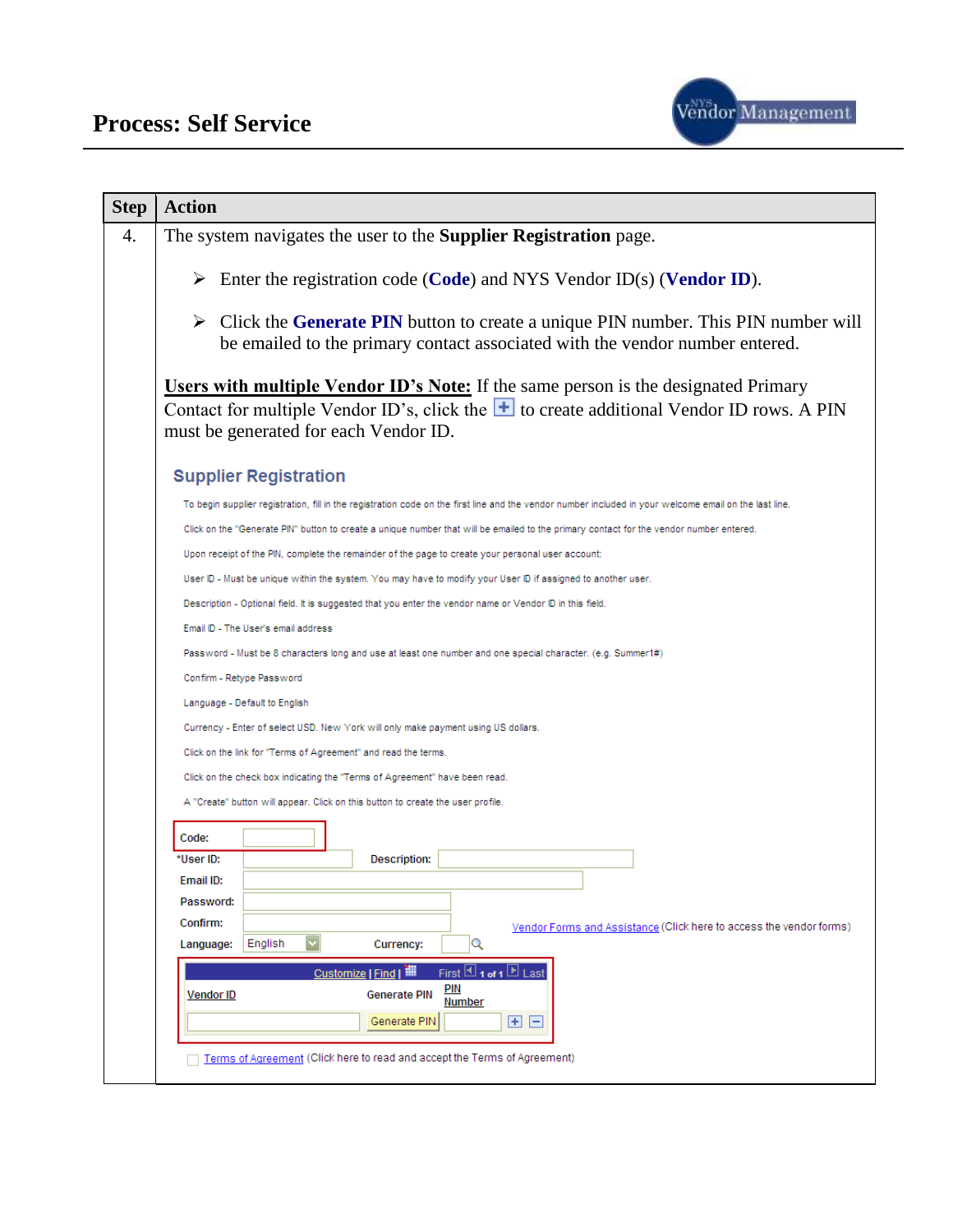

| <b>Step</b> | <b>Action</b> |                                                                                                       |
|-------------|---------------|-------------------------------------------------------------------------------------------------------|
| 5.          |               | The PIN is sent to the Primary Contact's email.                                                       |
|             |               |                                                                                                       |
|             |               | Upon receipt of the email containing the $PIN(s)$ , enter the $PIN(s)$ into the appropriate field(s). |
| 6.          |               | Complete the remainder of the Supplier Registration page to create a personal user account.           |
|             |               |                                                                                                       |
|             |               | Create a Unique User ID to use when logging into the                                                  |
|             |               | system in the future.                                                                                 |
|             |               |                                                                                                       |
|             | User ID       | <b>Note:</b> The system will not allow two of the same User ID's                                      |
|             |               | in the Online Vendor Self Service system. When creating a                                             |
|             |               | User ID, if the User ID already exists, create a different<br>User ID.                                |
|             |               |                                                                                                       |
|             | Description   | Optional                                                                                              |
|             | Email ID      | The users email address                                                                               |
|             |               | Create a unique password to access the profile created.                                               |
|             | Password      | 1. This password must be eight characters in length.                                                  |
|             |               | 2. Include one special character.                                                                     |
|             |               | 3. Include one digit.                                                                                 |
|             | Confirm       | Confirm the password created                                                                          |
|             | Language      | Default to English                                                                                    |
|             | Currency      | Enter USD. New York State only pays vendors in United                                                 |
|             |               | States currency.                                                                                      |
| 7.          |               | Click the Terms of Agreement link to read and accept the Terms of Agreement.                          |
|             |               |                                                                                                       |
|             | ➤             | The Terms of agreement must be accepted before a User ID can be created.                              |
|             |               |                                                                                                       |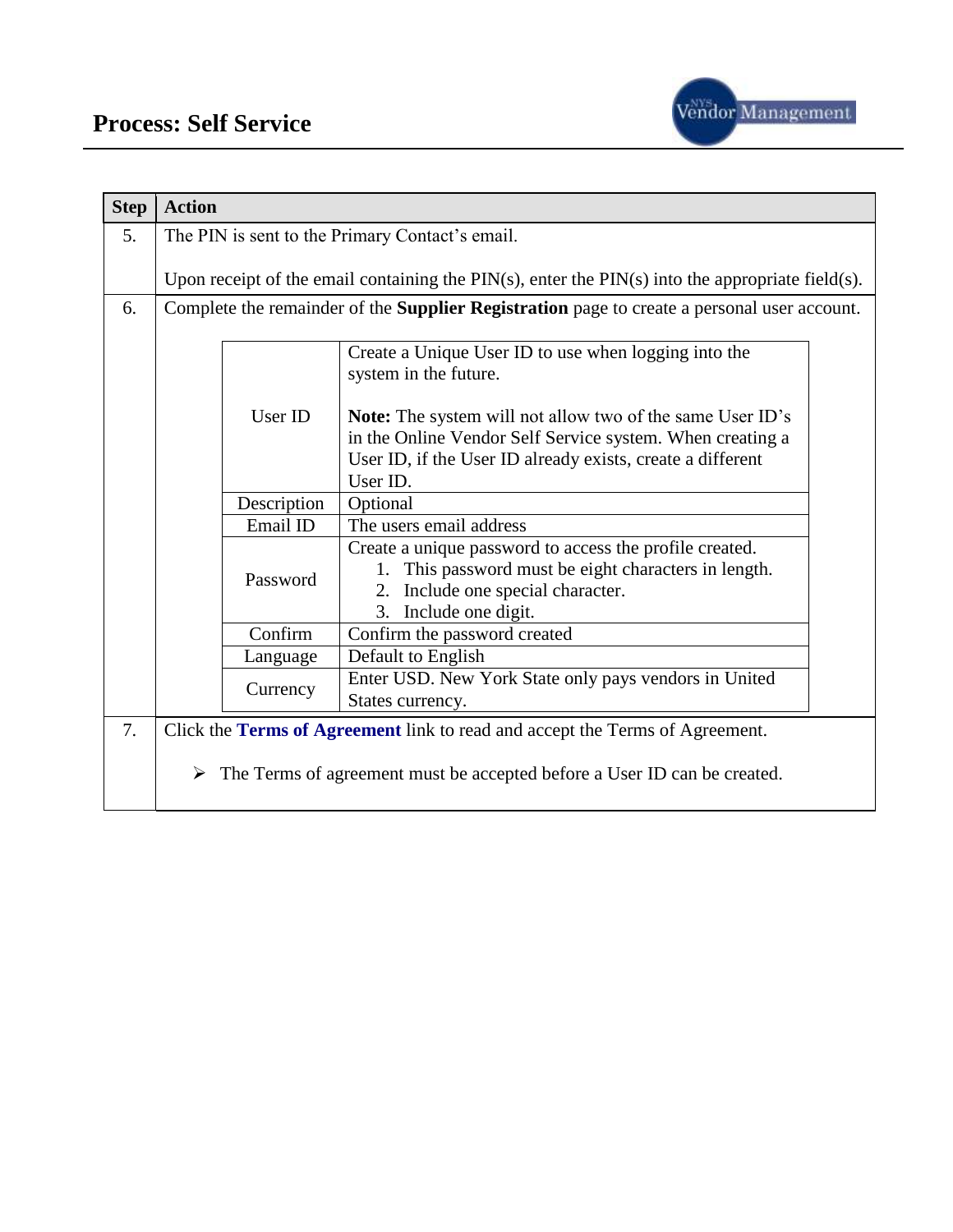

| <b>Step</b> | <b>Action</b>                                                                                                                                                                                                                                                                                                                                                                                                                                                                                            |
|-------------|----------------------------------------------------------------------------------------------------------------------------------------------------------------------------------------------------------------------------------------------------------------------------------------------------------------------------------------------------------------------------------------------------------------------------------------------------------------------------------------------------------|
| 8.          | At the bottom of the Terms of Agreement page, click the Vendor Online Services' Terms<br>of Service.                                                                                                                                                                                                                                                                                                                                                                                                     |
|             |                                                                                                                                                                                                                                                                                                                                                                                                                                                                                                          |
|             | On behalf of the above named Business Entity. I represent that                                                                                                                                                                                                                                                                                                                                                                                                                                           |
|             | (a) I will provide true; accurate; current, and complete Enrolment Data.                                                                                                                                                                                                                                                                                                                                                                                                                                 |
|             | (b) Trell maintain and prengtly update the Enrolment Clata as necessary to heap it free, accords, corrent, and complete, and                                                                                                                                                                                                                                                                                                                                                                             |
|             | (ii) I isll access and use the Secrets comment with and subject to the Vendor Online Secritors' Terms of Service and at applicable brott.                                                                                                                                                                                                                                                                                                                                                                |
|             | (d) Any users to whom I assign access will access and use the Senicas consistent with and subject to the Vention Online Sendoes' Terms of Service and all applicable laws.                                                                                                                                                                                                                                                                                                                               |
|             | ÖĤ.                                                                                                                                                                                                                                                                                                                                                                                                                                                                                                      |
|             | I have the authority to designate a Phimary Authorizer on behalf of the above named Bysiness Entity for the New York-State Financial System Vendor Online Seniose ("Services"); Th<br>Business Entity agrees to hold the Stute harmless and to indemnly the State from and agenct any clience, demands, kreess, and causes of action asserted against or incurred by the Stat<br>which result from or arraic out of the negligant conduct or intentional acts of myself or any of my designated users.   |
|             | By acting on behalf of the above named Business EMBy. I represent that                                                                                                                                                                                                                                                                                                                                                                                                                                   |
|             | (a) I. or the Primary Authorizer I designate, vill provide true, accurate, current, and complete Enrothment Data                                                                                                                                                                                                                                                                                                                                                                                         |
|             | (b) I, or the Primary Authorizer Librarynate, will maintain and promptly raciate the Enrollment Data an inconeasy to lives it has, accurate, current, and complete.                                                                                                                                                                                                                                                                                                                                      |
|             | (c) I, or the Prenary Authorizer I designate, will access and use the Services consistent with and subject to the Vender Online Services' Terms of Service and all applicable laws; and                                                                                                                                                                                                                                                                                                                  |
|             | (if) Any uses to ohem I is any designeed Primary Authorizer assign access set access and use the Services comment with and subject to the Vender Online Services' Terms<br>of Service and all applicable lave.                                                                                                                                                                                                                                                                                           |
|             | Please clid here to real.<br>Vendor Ostere Derutors' Tenna of Denior                                                                                                                                                                                                                                                                                                                                                                                                                                     |
|             | <b>Libraryan</b><br><b>I Agree</b>                                                                                                                                                                                                                                                                                                                                                                                                                                                                       |
|             |                                                                                                                                                                                                                                                                                                                                                                                                                                                                                                          |
|             |                                                                                                                                                                                                                                                                                                                                                                                                                                                                                                          |
|             |                                                                                                                                                                                                                                                                                                                                                                                                                                                                                                          |
|             |                                                                                                                                                                                                                                                                                                                                                                                                                                                                                                          |
| 9.          | Once the Terms of Agreement and the Vendor Online Services' Terms of Service have                                                                                                                                                                                                                                                                                                                                                                                                                        |
|             | been read, click the <b>I Agree</b> button.                                                                                                                                                                                                                                                                                                                                                                                                                                                              |
|             |                                                                                                                                                                                                                                                                                                                                                                                                                                                                                                          |
|             | On behalf of the above named Business Entity. I represent that                                                                                                                                                                                                                                                                                                                                                                                                                                           |
|             | (a) I will provide true; accurate; current, and complete Enrolment Data.                                                                                                                                                                                                                                                                                                                                                                                                                                 |
|             | (b) I will maintain and primptly update the Enrolment Cata as necessary to heap it frue, accords, corrent, and complete, and                                                                                                                                                                                                                                                                                                                                                                             |
|             | (ii) I isll account and use the Secretor comment with and subject to the Vendor Online Secretors' Terms of Service and at applicable brott.                                                                                                                                                                                                                                                                                                                                                              |
|             | (d) Any users to whom I assign access will access and use the Services consistent with and subject to the Vendor Online Services' Terms of Service and all applicable (axis                                                                                                                                                                                                                                                                                                                              |
|             |                                                                                                                                                                                                                                                                                                                                                                                                                                                                                                          |
|             | I have the authority to designate a Phimary Authorizer on behalf of the above named Dusiness Entity for the New York State Financial Dystem Vendor Online Sensors ("Services"): The<br>Business Entity agrees to hold the Stute harmless and to indemntly the State from and agenct any claims, demands, kreses, and causes of action assested against or incurred by the State<br>which result from or arraic out of the negligant conduct or intentional acts of myself or any of my designated users. |
|             | By acting on behalf of the above named Business EMIty, I represent that                                                                                                                                                                                                                                                                                                                                                                                                                                  |
|             | (a) I. or the Primary Authorizer I designate, vill projots true, accurate, current, and complete Enrothnent Data.                                                                                                                                                                                                                                                                                                                                                                                        |
|             | (b) I, an the Primary Authorizer Literagonte, will maintain and promptly spilate the Enrollment Data as inscessely to keep it true, eccurate, current, and complete.                                                                                                                                                                                                                                                                                                                                     |
|             | (c) I, or the Prenary Autholizer I designate, will access and use the Services consistent with and subject to the Vender Online Services' Terms of Service and all applicable laws; and                                                                                                                                                                                                                                                                                                                  |
|             | (it) Any uses to ohem I in any designated Primary Authorizer assign access will econoc and use the Senices consistent with and subject to the Vender Online Services' Terms<br>of Service and all applicable laws.                                                                                                                                                                                                                                                                                       |
|             | Please clid here to read then by Critics Services' Terms of Service                                                                                                                                                                                                                                                                                                                                                                                                                                      |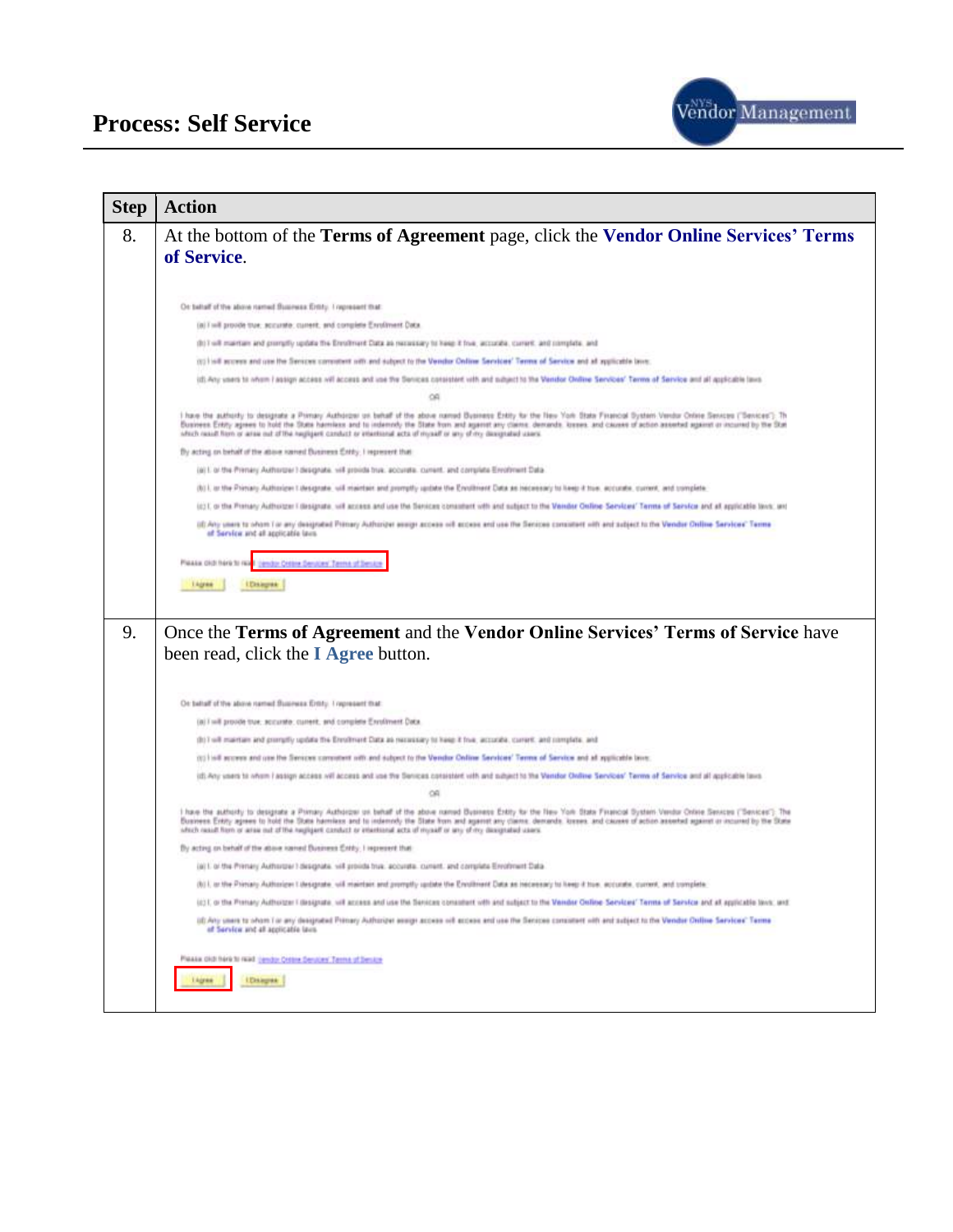

| <b>Step</b> | <b>Action</b>                                                                                                                                          |
|-------------|--------------------------------------------------------------------------------------------------------------------------------------------------------|
| 10.         | The system navigates back to the Supplier Registration page.                                                                                           |
|             | Click the <b>Create</b> button.                                                                                                                        |
|             | <b>Supplier Registration</b>                                                                                                                           |
|             | To begin supplier registration, fill in the registration code on the first line and the vendor number included in your welcome email on the last line. |
|             | Click on the "Generate PIN" button to create a unique number that will be emailed to the primary contact for the vendor number entered.                |
|             | Hoop regains of the DIM, complete the completer of the nage to create your personal user account:                                                      |
|             | Terms of Agreement (Click here to read and accept the Terms of Agreement)<br>ify your User ID if assigned to another user.<br>Create                   |
|             | or name or Vendor ID in this field.                                                                                                                    |
|             | Email ID - The User's email address                                                                                                                    |
|             | Password - Must be 8 characters long and use at least one number and one special character. (e.g. Summer1#)                                            |
|             | Confirm - Retype Password                                                                                                                              |
|             | Language - Default to English                                                                                                                          |
|             | Currency - Enter of select USD. New York will only make payment using US dollars.                                                                      |
|             | Click on the link for "Terms of Agreement" and read the terms.                                                                                         |
|             | Click on the check box indicating the "Terms of Agreement" have been read.                                                                             |
|             | A "Create" button will appear. Click on this button to create the user profile.                                                                        |
|             | Code:<br>123789                                                                                                                                        |
|             | *User ID:<br><b>Description:</b><br>karla                                                                                                              |
|             | Email ID:<br>kravida@osc.state.ny.us                                                                                                                   |
|             | Password:<br>                                                                                                                                          |
|             | Confirm:<br><br>Vendor Forms and Assistance (Click here to access the vendor forms)                                                                    |
|             | USD <sup>Q</sup><br>English<br>Language:<br>Currency:                                                                                                  |
|             | First 1 1 of 1<br>Customize   Find   THE<br>E                                                                                                          |
|             | <b>PIN</b><br><b>Generate PIN</b><br><b>Vendor ID</b><br><b>Number</b>                                                                                 |
|             | Generate PIN<br>$\vert + \vert$<br>0000000112<br>4578                                                                                                  |
|             |                                                                                                                                                        |
|             | Terms of Agreement (Click here to read and accept the Terms of Agreement)                                                                              |
|             | Create                                                                                                                                                 |
|             |                                                                                                                                                        |
|             |                                                                                                                                                        |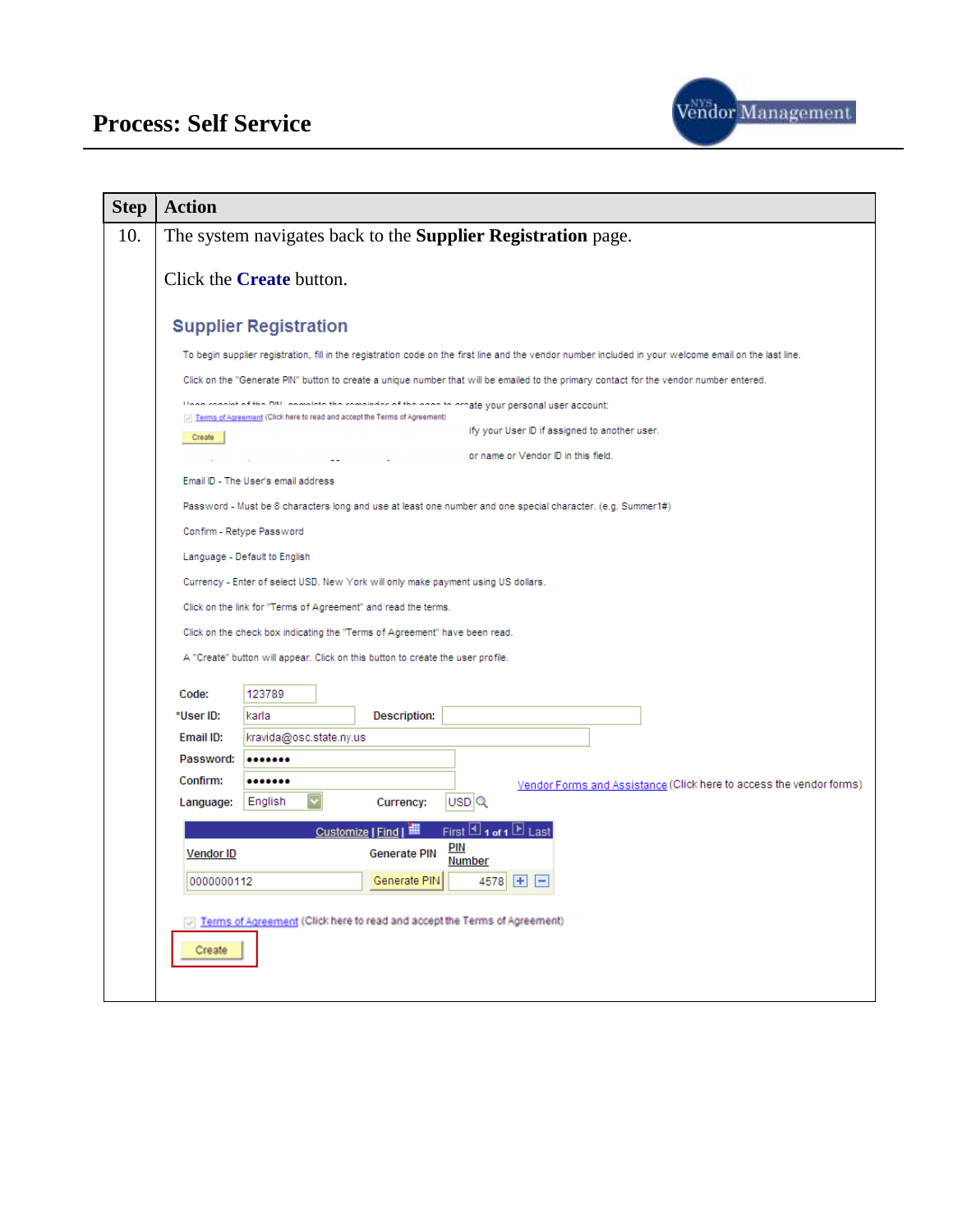

| <b>Step</b> | <b>Action</b>                                                                                                                                                                                                                           |
|-------------|-----------------------------------------------------------------------------------------------------------------------------------------------------------------------------------------------------------------------------------------|
| 11.         | If the following error message is received:                                                                                                                                                                                             |
|             | <b>Windows Internet Explorer</b><br>User was not created.<br>An error occurred while trying to create the user.<br>ОК                                                                                                                   |
|             | 1. Ensure all the necessary values are entered on the Registration page.                                                                                                                                                                |
|             | Verify the password is in accordance with the acceptable parameters:<br>2.<br>This password must be eight characters in length.<br>$\circ$<br>Include one special character. (e.g. $*$ ! &)<br>$\circ$<br>Include one digit.<br>$\circ$ |
|             | 3. Re-enter the password into the 'Confirm password' field and then click the 'Create'<br>button.                                                                                                                                       |
|             | 4. Try another User ID. The Vendor Self Service System does not allow the same User<br>ID to be used for more than one user.                                                                                                            |
| 12.         | The system indicates that the new user has been successfully created.                                                                                                                                                                   |
|             | To access NYS Vendor Self Service, click the Sign-in as New User button.                                                                                                                                                                |
|             |                                                                                                                                                                                                                                         |
|             | <b>Register a New User</b><br>The new user has been successfully created.                                                                                                                                                               |
|             | Sign-in as New User<br>Return to Home                                                                                                                                                                                                   |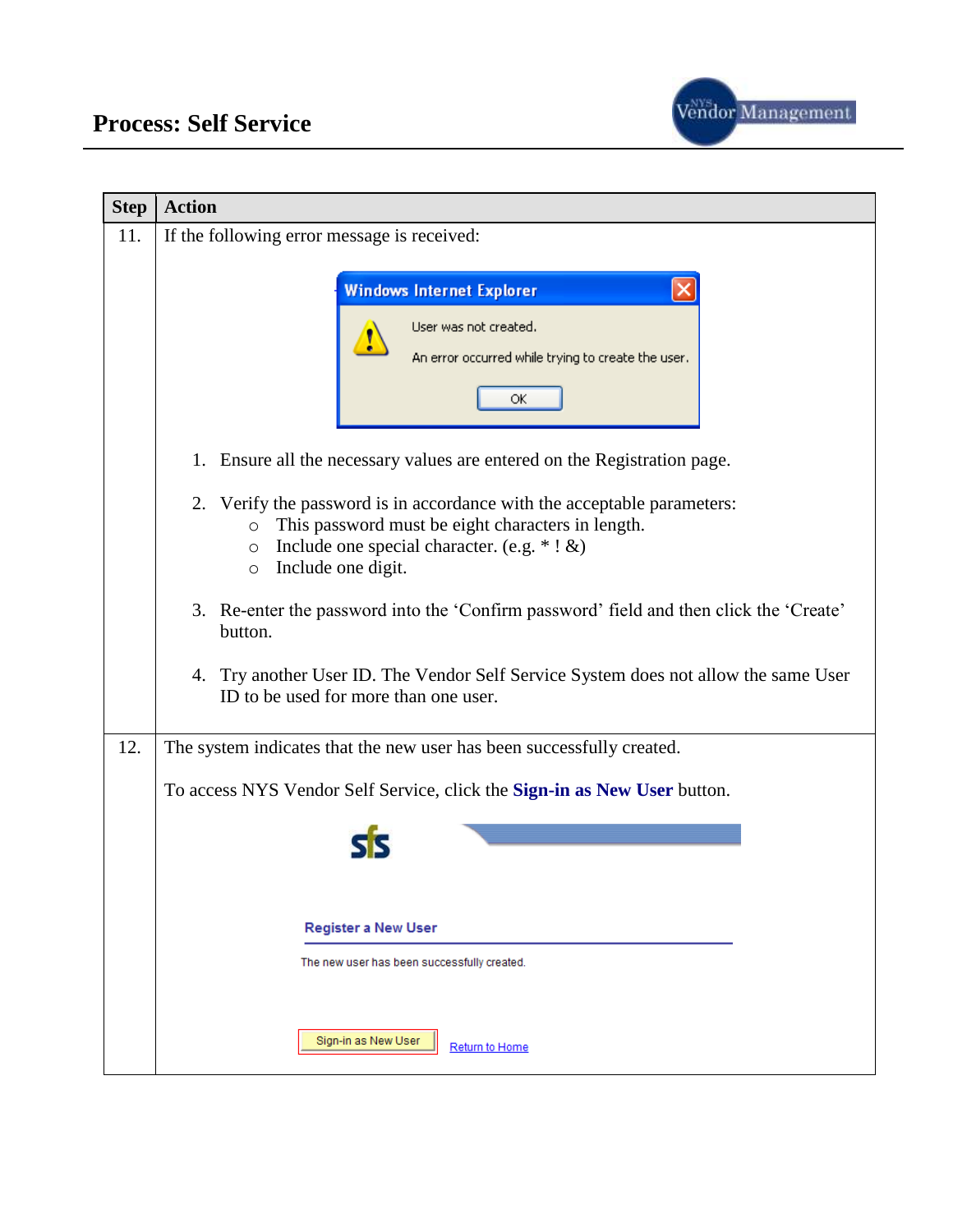

| <b>Step</b> | <b>Action</b>                                                                                                                                                                                                                                                                  |
|-------------|--------------------------------------------------------------------------------------------------------------------------------------------------------------------------------------------------------------------------------------------------------------------------------|
| 13.         | The system navigates to the main menu page.                                                                                                                                                                                                                                    |
|             | Create a question/response in case the password created is forgotten.                                                                                                                                                                                                          |
|             | Click the My System Profile link on the left-side menu.                                                                                                                                                                                                                        |
|             |                                                                                                                                                                                                                                                                                |
|             | <b>BEX</b><br><b>Menu</b><br>Search:<br>$\circledR$<br>D Maintain Supplier Information<br>▷ Manage Orders<br>D Review Payment Information<br>Change My Password<br>My System Profile                                                                                           |
| 14.         | The system navigates to the General Profile Information page.                                                                                                                                                                                                                  |
|             | Click the Change or set up forgotten password help link.                                                                                                                                                                                                                       |
|             |                                                                                                                                                                                                                                                                                |
|             | <b>Menu</b><br>Е<br>Search:<br>$\circledR$<br>▷ Maintain Supplier<br><b>General Profile Information</b><br>Information<br>▷ Manage Orders<br>HELENE FUL-002<br>D Review Payment Information<br>Change My Password<br><b>Password</b><br>- My System Profile<br>Change password |
|             | Change or set up forgotten password help                                                                                                                                                                                                                                       |
|             | <b>Personalizations</b><br>English<br>My preferred language for PIA web pages is:<br>Main Content<br>My preferred language for reports and email is:<br>English<br>USD <sup>Q</sup><br><b>Currency Code:</b><br>$\alpha$<br>Default Mobile Page:                               |
|             | <b>Alternate User</b>                                                                                                                                                                                                                                                          |
|             | If you will be temporarily unavailable, you can select an alternate user to receive your routings.<br>Q<br><b>Alternate User ID:</b><br>E<br>From Date:<br>(example:12/31/2000)                                                                                                |
|             | E<br>To Date:<br>(example: 12/31/2000)                                                                                                                                                                                                                                         |
|             | <b>Workflow Attributes</b>                                                                                                                                                                                                                                                     |
|             | <b>▽</b> Email User<br><b>▽</b> Worklist User                                                                                                                                                                                                                                  |